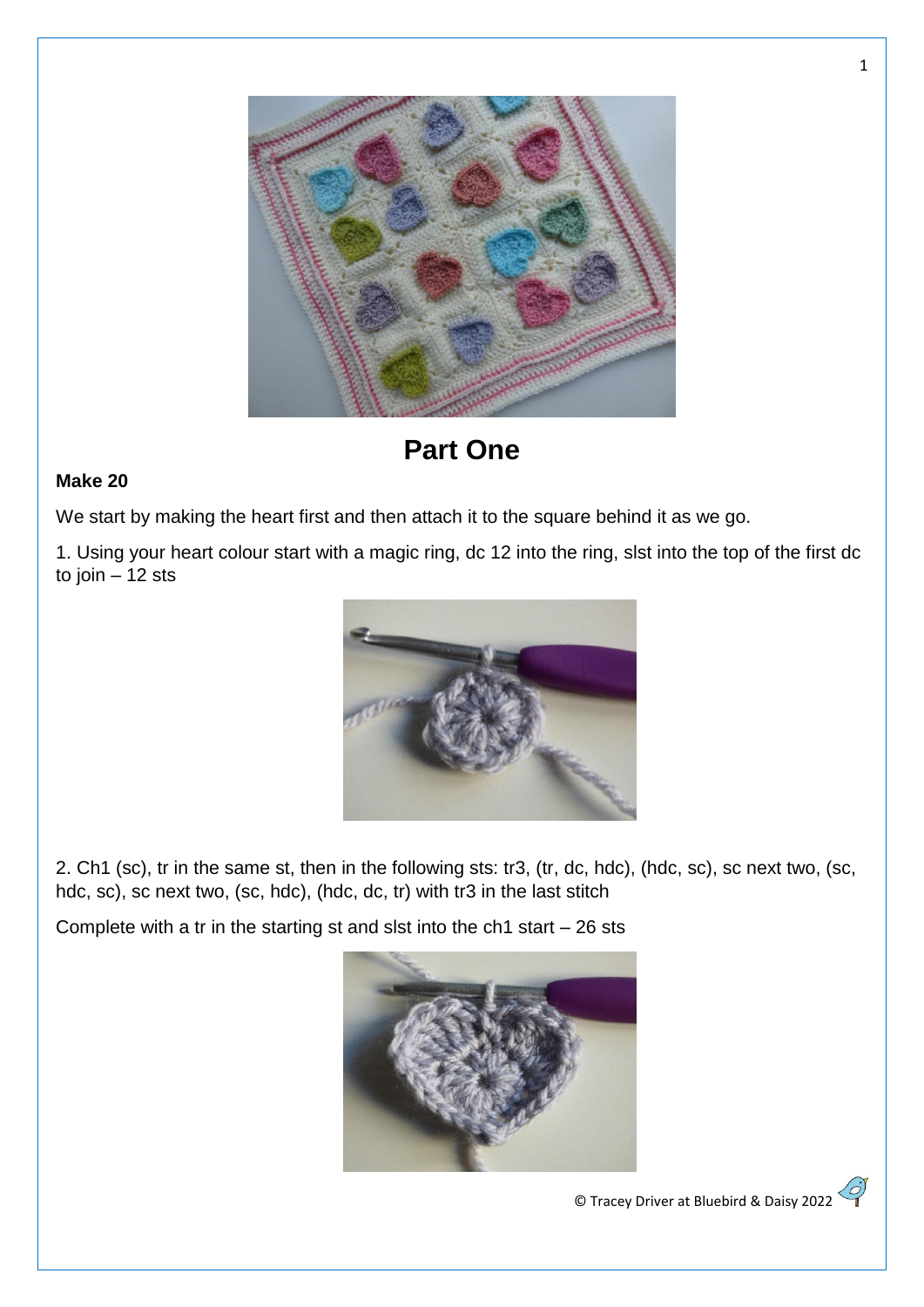3. Keeping the same heart colour turn over you heart and using the back posts of round 1 complete as follows:

hdc around the post of the dc from round 1 directly below where you have finished, \*hdc the next two posts, (hdc, ch2, hdc) the next post (corner made)\* repeat three times omitting the last hdc of the corner and slst to the top of the first hdc. End heart colour  $-4$  sts







4. Switch to your background colour and turn the heart over, starting in one of the chsp corners created in round 3:

ch3 (dc), \*dc next 4 sts, (dc, ch2, dc)\* repeat three times omitting the last dc and slst into the top of the first  $dc - 6$  sts

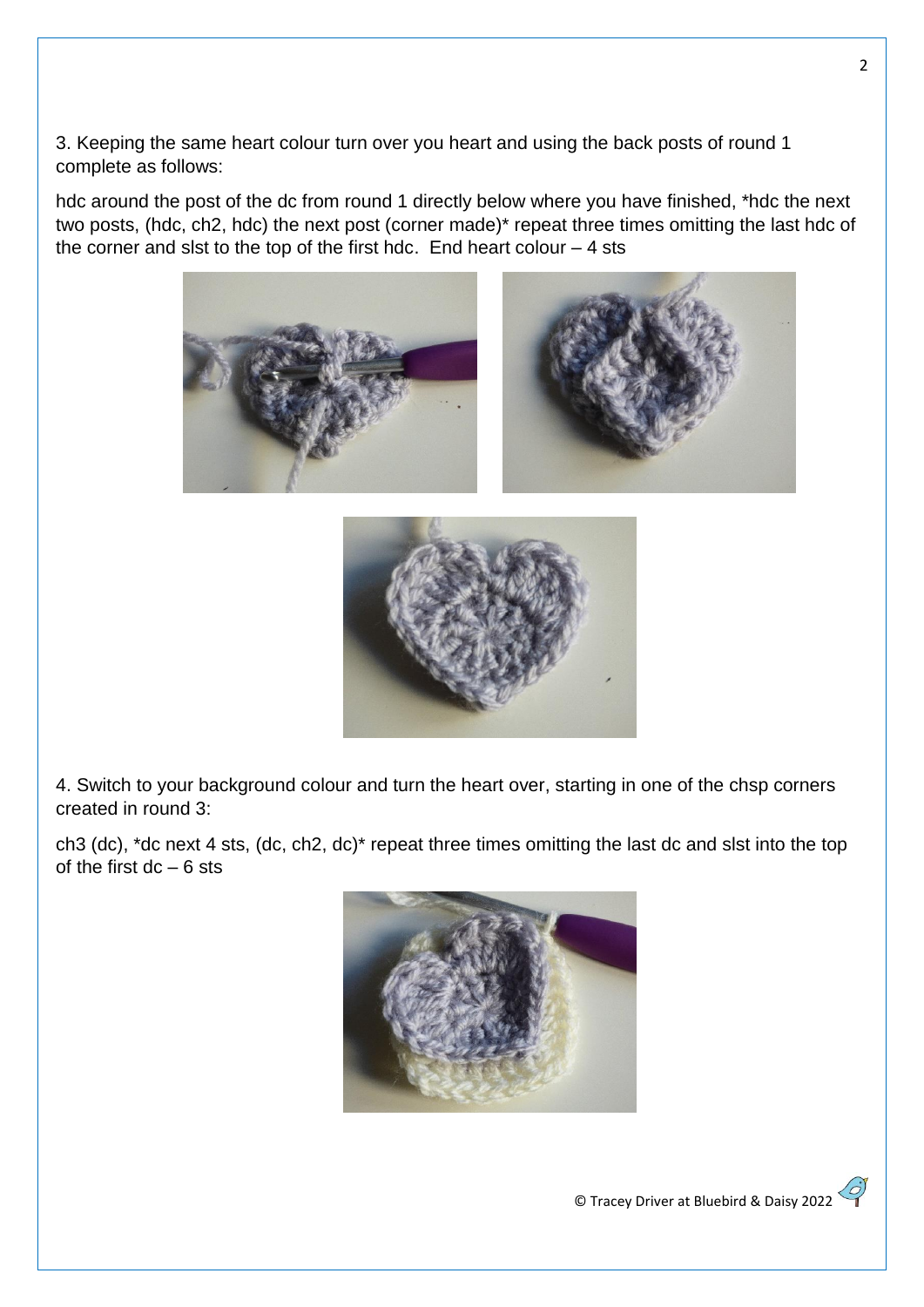5. Going down into the corner you have just made, ch3 (dc) and dc again, \*dc next 6 sts to corner, (dc2 ch2 dc2)\* repeat three times omitting the last dc2 and slst into the top of the first dc, break off  $\text{varn} - 10 \text{sts}$ 



Sew in your ends and you have one heart square.

6. Using 16 of the squares made, make them up into sets of four, the way your hearts sit can change how the block will look so have an experiment before you hook them together. The left over four will be used later in the pattern.

With good sides together, sc through just the outer back loops and sc in the chsp corners. Now complete a sc all the way around, doing an (sc1 ch2 sc1) corner and an sc into the chsp from the squares – 24 sts each side per set of four joined